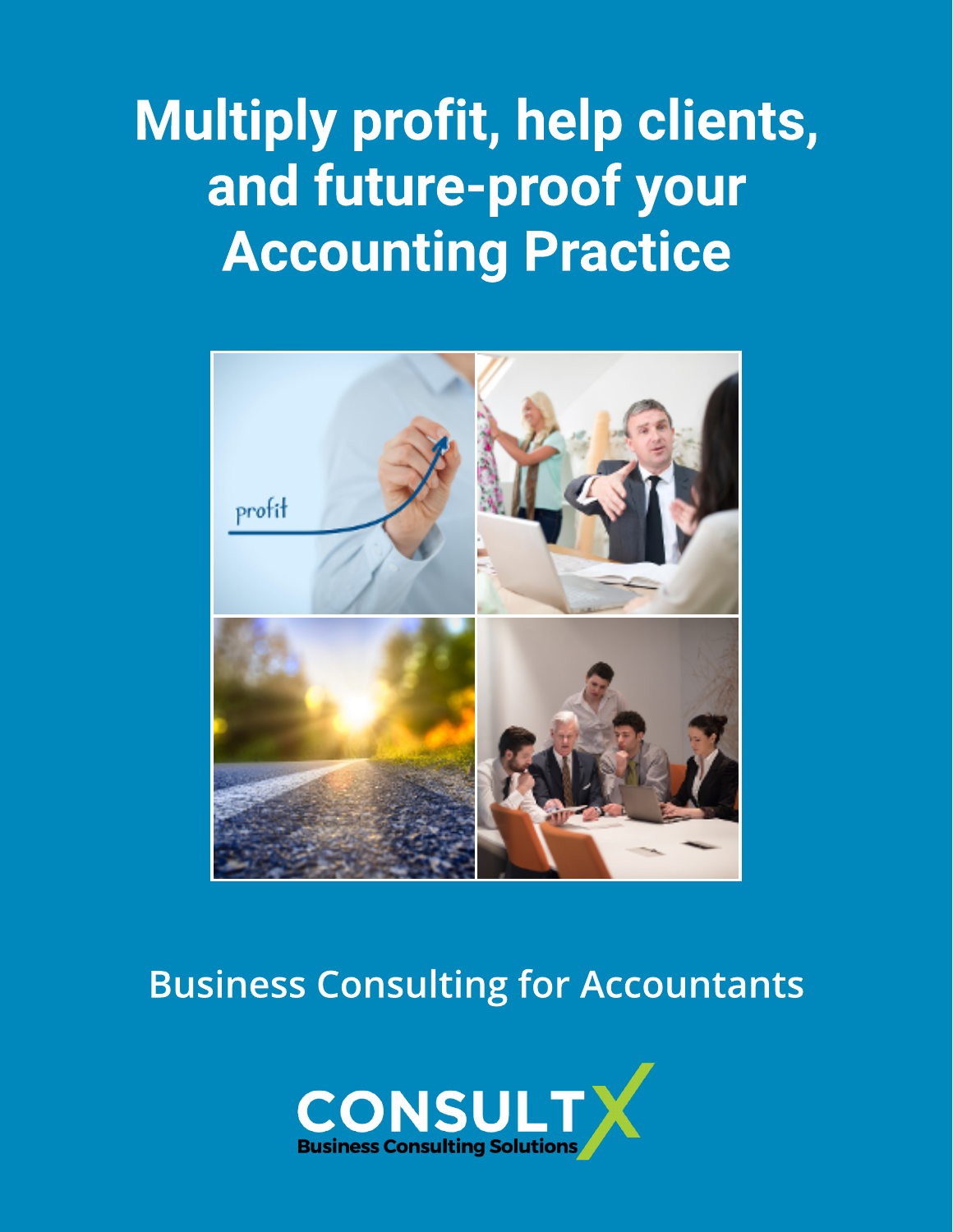# Business Consulting System

ConsultX's Business Success Program is a complete and proven consulting system, designed to be used in any size or type of business. It's broken down into 3 easy-to-follow phases, with all of the training, resources and tools to guide you and your clients through the process.

#### Client Acquisition

New or existing accounting clients can become Business Consulting clients by discovering issues and the potential for their increased success. A highly compelling agreement paves the way for a long term win-win relationship.





Proposal & **Agreement** meeting

**Phase** 

**Phase** 

#### Business Planning

A comprehensive plan is developed with business owner's industry experience and the guidance of a ConsultX trained accountant.







**Phase** 

#### Performance Management

On-going performance management ensures the business performs well and is kept on track to achieve the owner's goals.





Management meeting

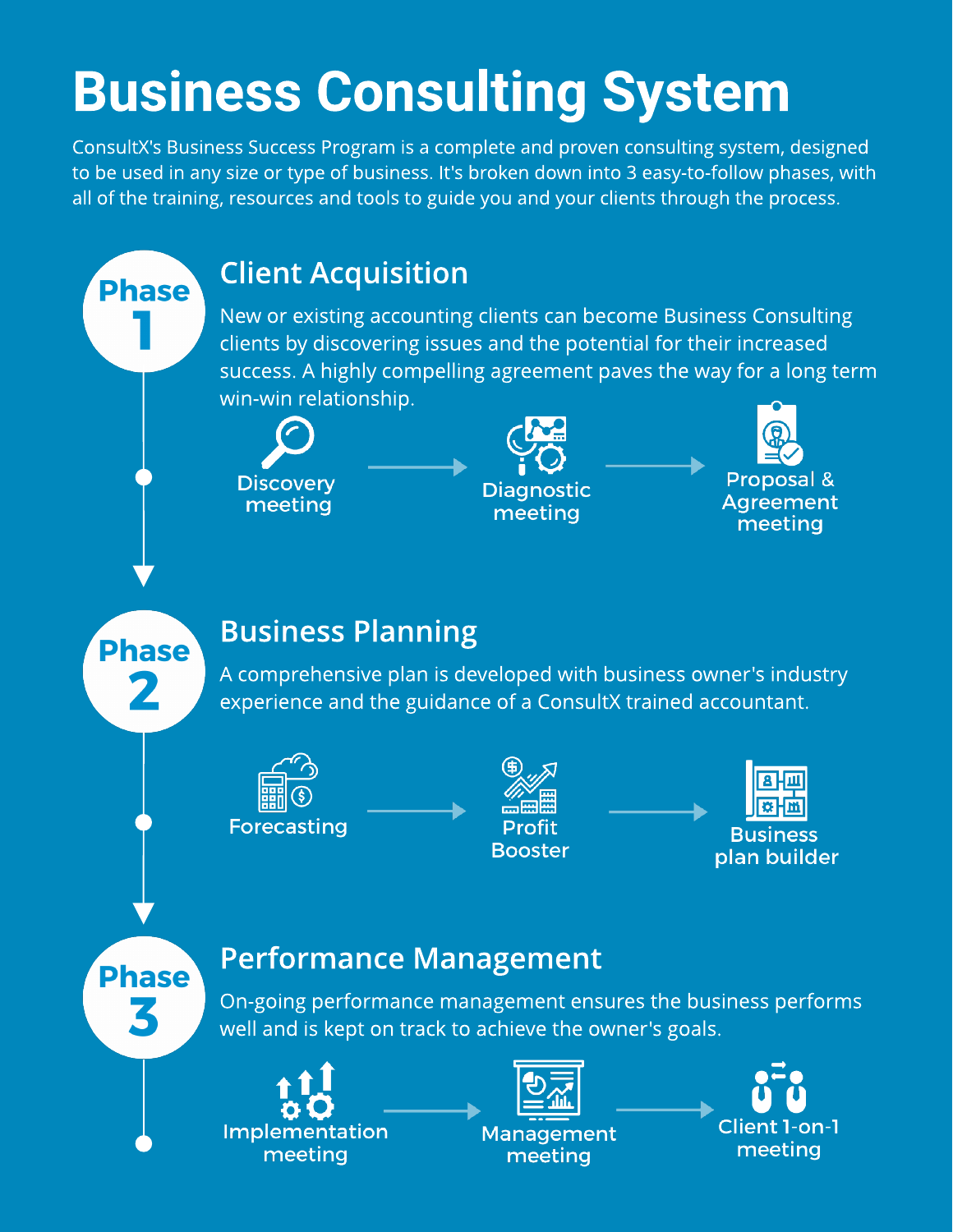

# Improve your firm

As technology, competition and uncertainty push the traditional accounting industry into a state of flux, advanced Business Advisory provides accountants with a new opportunity. Offering a comprehensive Business Consulting service to your clients positions your firm as a valuable resource while helping them to solve key problems and increase their long-term results.

#### Increase revenue & profit

By **providing more value** for your clients, you'll be able to charge significant fees... which will boost your bottom line and give you (and your staff) more freedom.

#### Grow business value

As the financial benefits stack up, your firm will increase in value. The potential to grow a highly profitable, salable business can increase immediately after you get started.

#### Future proof

Move away from traditional accounting services with an uncertain future – and into a highly valued, personalized, niche services that will position your accounting firm for the future.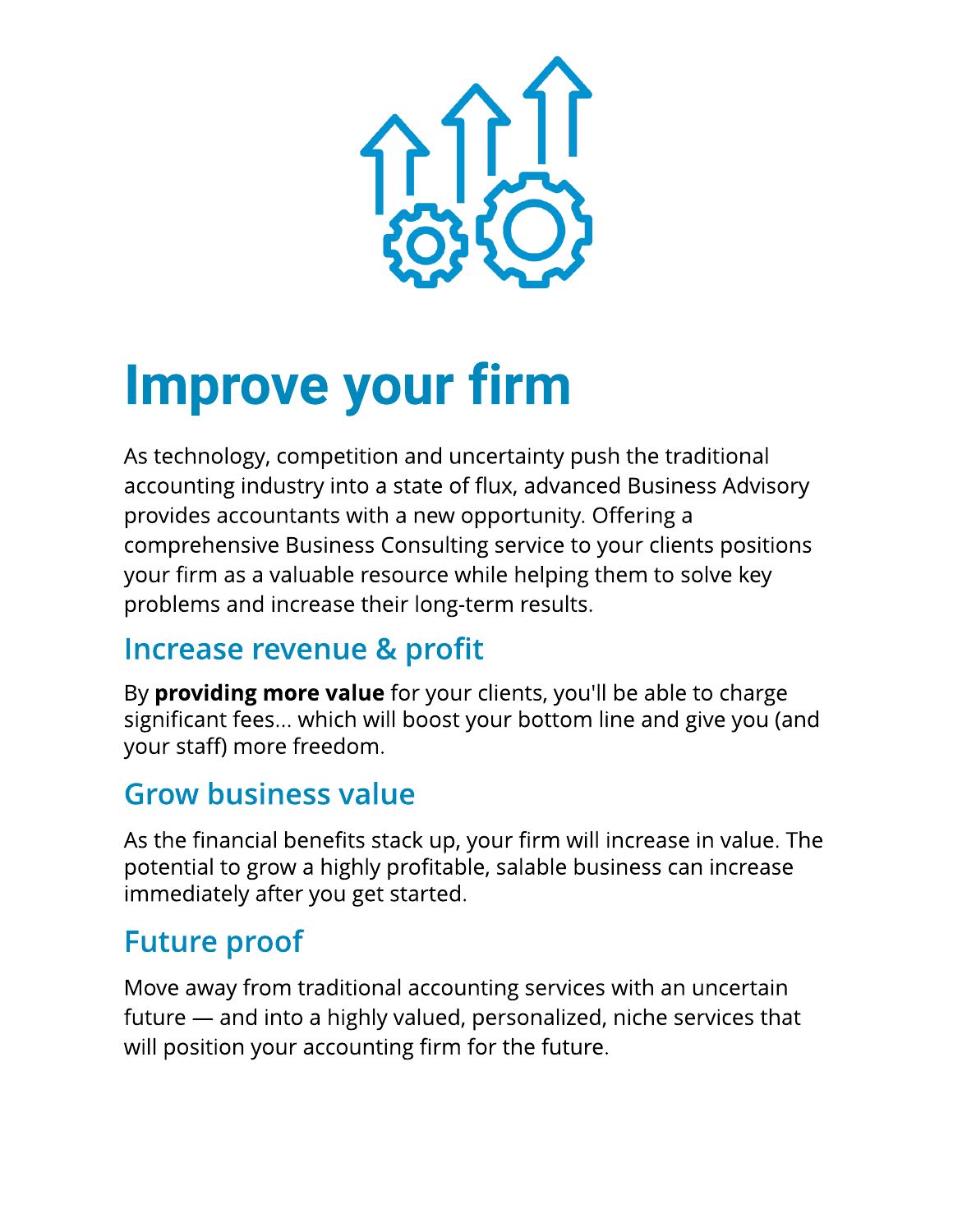

### Help Business Owners

We find that very few owners have complete control of their business, and almost all want to do better than they currently are. They desperately want the help of a Business Consultant.

#### Your clients need you

Many of your clients are in a situation where you can help. They might be facing financial pressure, overwhelm, stress or even approaching business failure. Perhaps they want to grow, identify profit leakage, or increase their revenue... but they aren't trained to do this and don't know who to turn to.

#### You're a "Trusted Advisor"

Business Owners already regard Accountants as "Trusted Advisors," with an unspoken level of authority and respect. This gives you permission to ask the important questions and allows easy access to deepen your Business Consulting relationship.

#### Make a difference

Help your clients to make better business decisions, regardless of their situation or that of the economy. You can save a company from bankruptcy, help improve profit, increase their sale price, and reduce their workload & stress. Helping Business Owners can change lives and is highly rewarding.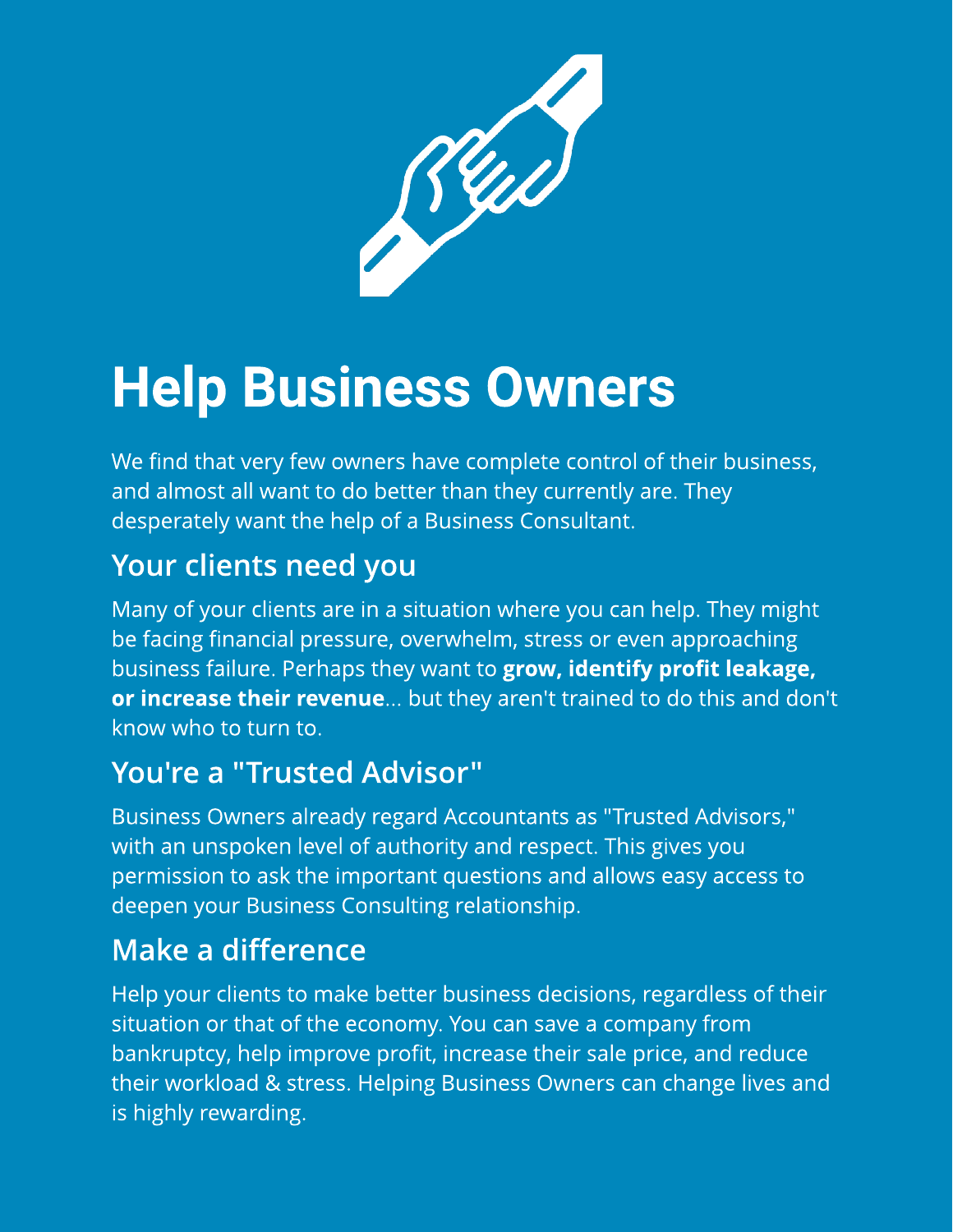

# Partner with ConsultX

ConsultX is a total business consulting solution that provides everything you need to introduce business advisory services into your accounting practice.

#### Proven Results

ConsultX provides a complete program that makes it easy for Consultants to help Business Owners improve their profit, growth and business value. Established in 2005, our international network has implemented the ConsultX system in over 10,000 businesses around the globe. You'll have the opportunity to benefit from the knowledge of advisors from diverse backgrounds and experiences, while contributing your ideas to our ConsultX Mastermind group.

#### Everything you need

ConsultX has all of the systems, processes, tools and resources you'll need to run a successful consulting business: From acquisition, to business planning, reporting, retention and everything in between. Our partners receive training, resources, templates, and feedback so they can achieve great results.

#### Support

We're with you every step of the way to ensure success for both your firm and clients through Business Consulting. We will assist with on-going upgrades, training, and profit improvement.